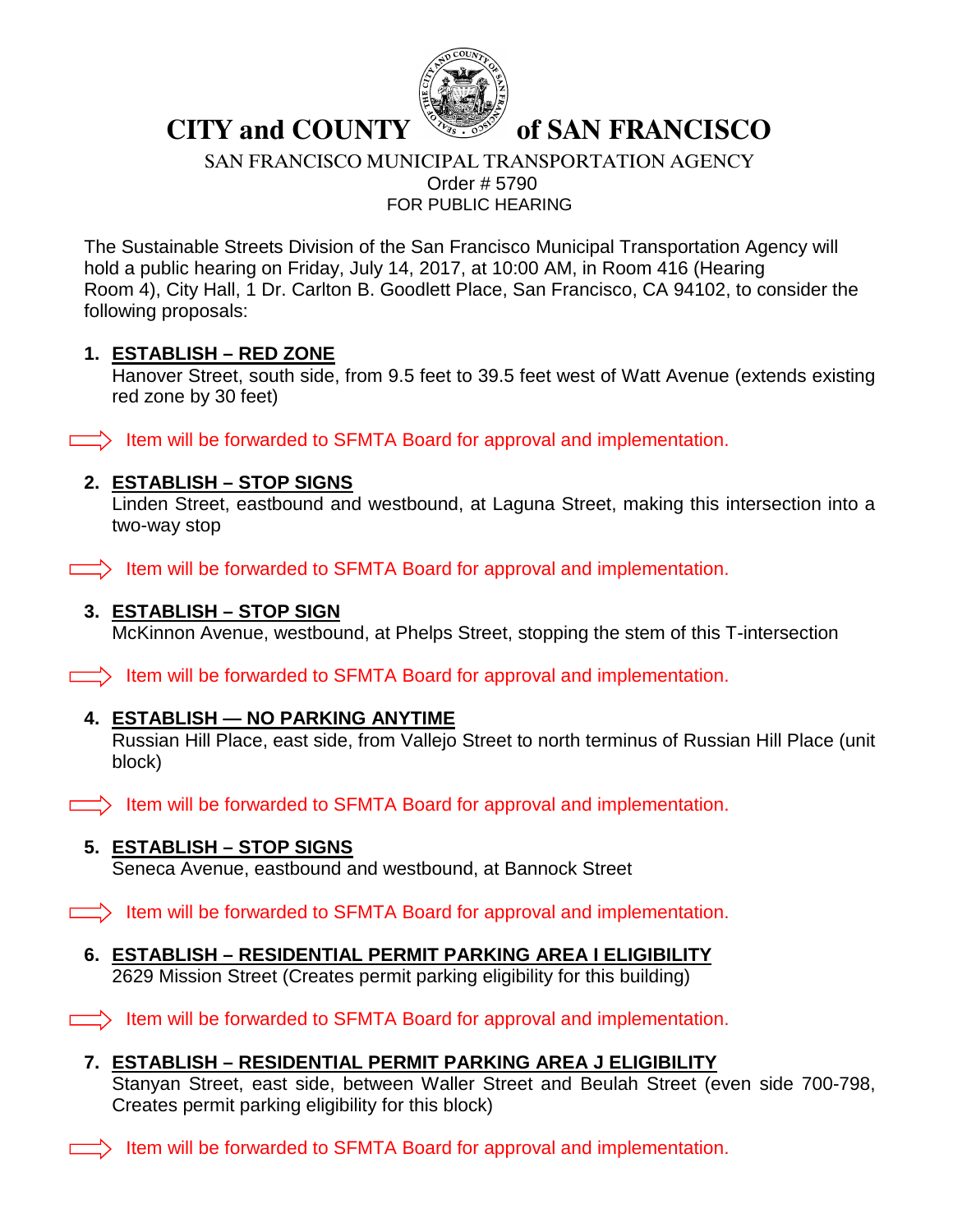

**CITY and COUNTY Section of SAN FRANCISCO** 

#### SAN FRANCISCO MUNICIPAL TRANSPORTATION AGENCY Order # 5790 FOR PUBLIC HEARING

#### **8. ESTABLISH – TOW-AWAY NO STOPPING EXCEPT MUNI, MONDAY THROUGH FRIDAY, 3 PM TO 7 PM**

Mission Street, north side, from Spear Street to Steuart Street (extends existing 172-foot Muni layover area by 66 feet to cover the entire block)

 $\Box$ ) Item will be forwarded to SFMTA Board for approval and implementation.

# **9. ESTABLISH – RECTANGULAR RAPID FLASHING BEACON**

16th Street, westbound and eastbound, at Missouri Street

 $\Box$ ) Item will be forwarded to SFMTA Board for approval and implementation.

## **10.ESTABLISH –SPEED CUSHIONS**

8th Avenue, Lawton Street to Moraga Street (2 Cushions)

 $\Box$ ) Item will be forwarded to the City Traffic Engineer for approval and implementation.

## **11.ESTABLISH –SPEED HUMPS**

8th Avenue, Noriega Street to Ortega Street (2 Humps)

 $\Box$ ) Item will be forwarded to the City Traffic Engineer to review public comments before approval and implementation.

# **12.ESTABLISH – TOW AWAY NO STOPPING ANYTIME**

Alemany Boulevard, east side, from Silver Avenue to 25 feet southerly Silver Avenue, south side, from Alemany Boulevard to 25 feet easterly

 $\Box$ ) Items will be forwarded to SFMTA Board for approval and implementation.

# **13.ESTABLISH – NO PARKING ANYTIME**

- A. Fulton Street, north side, from  $17<sup>th</sup>$  Avenue to 20 feet easterly
- B. Fulton Street, south side, from 20 feet to 25 feet west of 17<sup>th</sup> Avenue
- C. Fulton Street, south side, from 15 feet to 35 feet east of the west side property line of 17th Avenue

 $\Rightarrow$  Items will be forwarded to the City Traffic Engineer to review public comments before approval and implementation.

# **14(a). ESTABLISH – RED ZONE**

Tennessee Street, east side, from 23rd Street south 20 feet

 $\Rightarrow$  Item will be forwarded to the City Traffic Engineer to review public comments before approval and implementation.